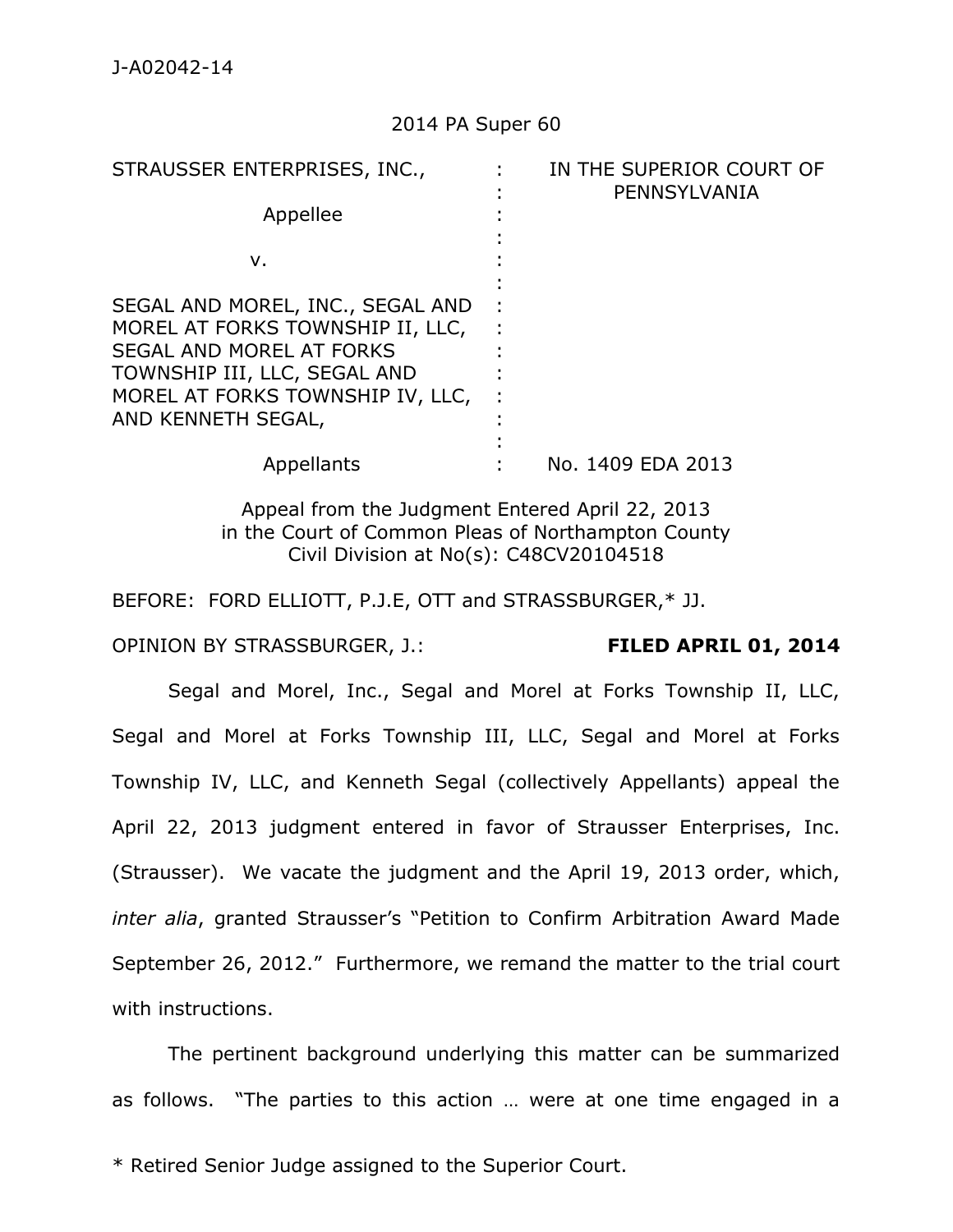number of agreements relative to the development of real estate in Northampton County." Order, 12/13/2012, at 1. The parties agree that the contract which governs their relationship requires them to submit their disputes to common law arbitration.<sup>1</sup>

On May 6, 2010, Strausser filed a "Petition to Compel the Appointment of an Arbitrator to Serve as if Appointed by [Appellants]." On May 28, 2010, the trial court ordered Thomas Wallitsch to serve as an arbitrator as if Appellants appointed him. Appellants sought reconsideration of the May 28, 2010 order. On November 9, 2010, the trial court issued an order in response to Appellants' petition for reconsideration, directing Appellants to name an arbitrator to hear Strausser's breach of contract claims.<sup>2</sup>

Thereafter, Strausser filed an arbitration complaint. Strausser included in this complaint a request for counsel fees that Strausser incurred in litigating its petition to compel arbitration. Appellants' Petition to Vacate Majority [Decision] and Opinion, and to Preclude Entry of Judgment Pending Resolution of Petition, 11/9/2012, Exhibit M, at ¶¶ 42-50. Appellants refer to the arbitration panel that considered this complaint as "the Redding

 $1$  Common law arbitration is governed by Subchapter B of Chapter 73 of the Judicial Code, 42 Pa.C.S. §§ 7341–7342. Subsection 7342(a) makes certain provisions relevant to statutory arbitration applicable to common law arbitration. Pursuant to 42 Pa.C.S. § 7342(a), the following provisions also are applicable to common law arbitration: 42 Pa.C.S. §§ 7303, 7304, 7305, 7317, 7318, 7319, and 7320 (except for subsection (a)(4) of 7320).

<sup>2</sup> Appellants attempted to appeal this order; however, in a *per curiam* order, this Court quashed the appeal as interlocutory. *Strausser Enterprises, Inc. v. Segal and Morel at Fork Township VII, et al.*, 3323 EDA 2010.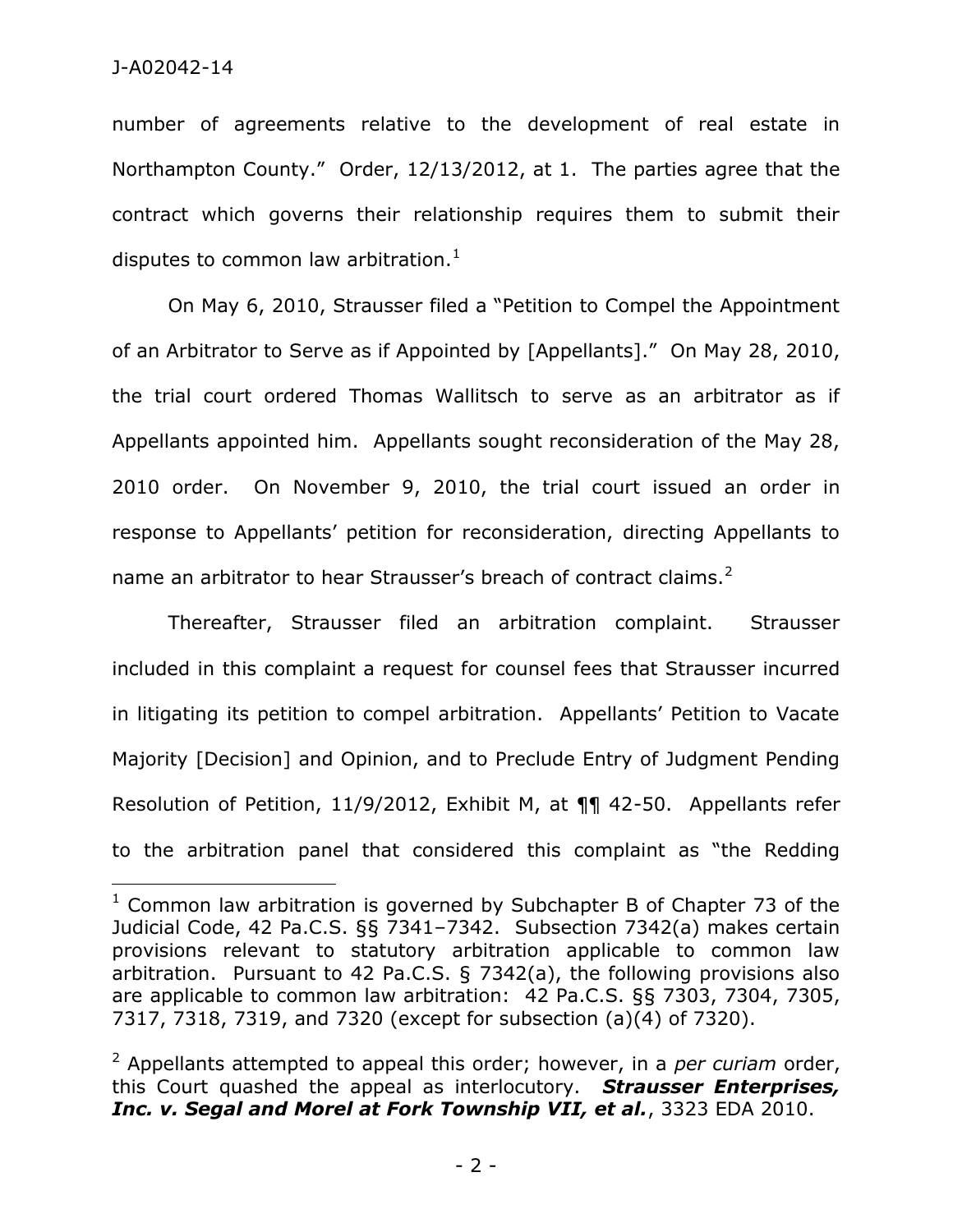Panel." It also is important to note that, prior to the arbitration proceedings in front of the Redding Panel, the parties litigated several issues in front of a different arbitration panel. Appellants refer to this initial panel of arbitrators as "the Walters Panel."

The Redding Panel conducted hearings in late February and early March of 2012. In a document dated September 26, 2012, two of the three arbitrators ruled in favor of Strausser (Majority Decision). In addition to awarding Strausser monetary damages, the Majority Decision stated, *inter alia*, that it included "[a]n order [*sic*] for a subsequent hearing to determine the amount of [Strausser's] counsel fee award[.]" *Id.*, Exhibit T, at ¶ 6. The Majority Decision also noted, "In the event that the panel determines that it needs [Appellants'] profit/lot to determine damages, the parties have agreed to present that evidence at a later phase of this proceeding.…" *Id.* at n.1.

The Majority Decision was accompanied by an opinion in support thereof (Majority Opinion). Regarding Strausser's claim for counsel fees, the Majority Opinion stated that Strausser prevailed with respect to its petition to compel and the litigation in front of the Redding Panel. *Id.*, Exhibit U, at 31-32. The Majority Opinion, therefore, concluded that, pursuant to the parties' agreement, Strausser is entitled to reimbursement of its counsel fees. The Majority Opinion asserted, "We will hold a subsequent hearing to determine the amount of the counsel fee award." *Id.* at 32.

- 3 -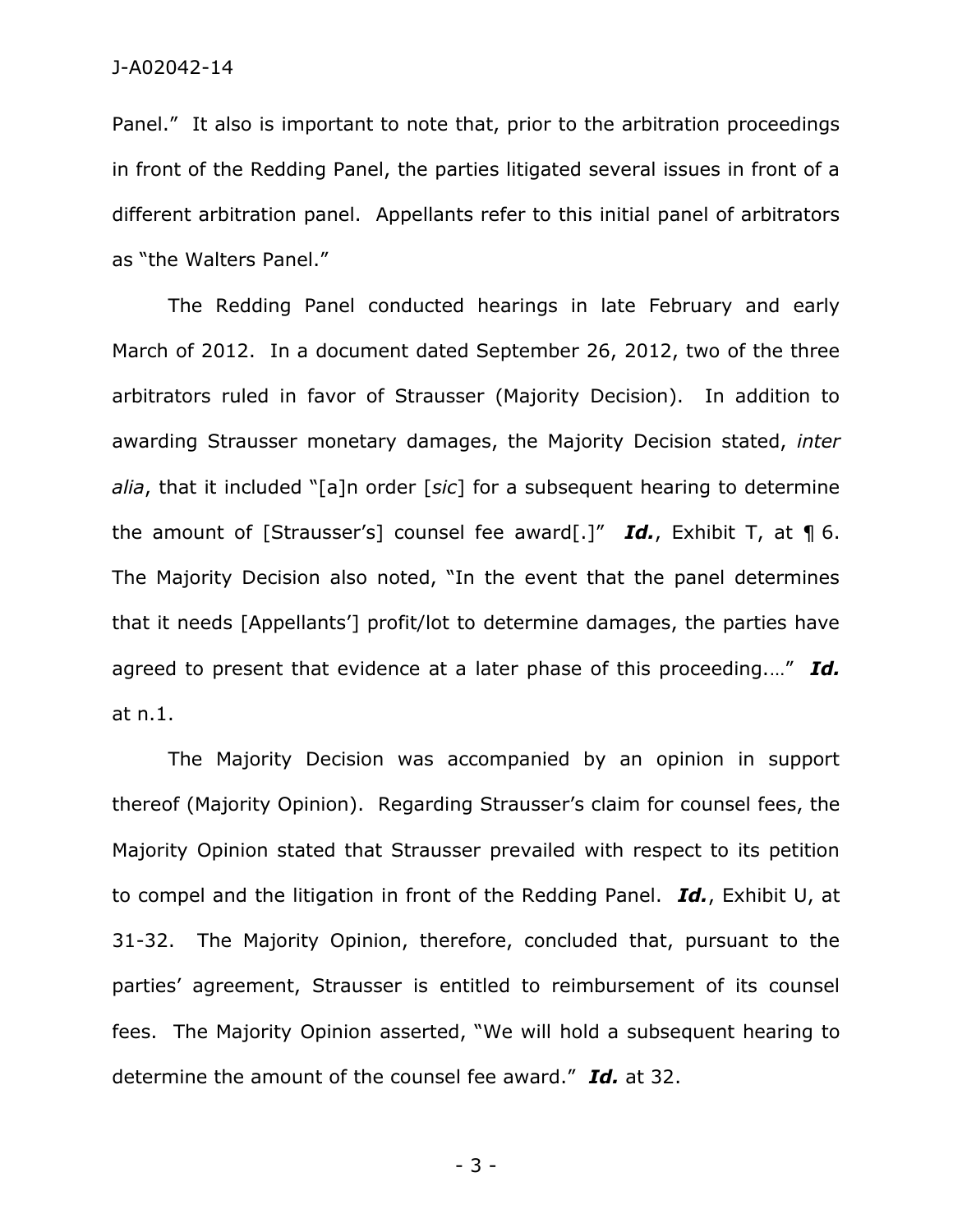The lone dissenting arbitrator, Joel M. Sheer, did not sign the Majority Decision. Instead, he authored a dissenting opinion dated October 10, 2012 (Dissenting Opinion).

On October 26, 2012, Appellants filed a "Motion to Stay and Setting of Date for Filing of Petition to Vacate Arbitration Award." In this motion, Appellants acknowledged that they had thirty days from the date the arbitrators' award became final in order to file a petition to vacate the award and, thus, challenge the award. Appellants averred that they received copies of the Majority Decision, the Majority Opinion, and the Dissenting Opinion on October 24, 2012. Appellants argued that the earliest deadline to file a petition to vacate was November 9, 2012, which was thirty days from the date Mr. Sheer signed the Dissenting Opinion.

On November 5, 2012, Strausser filed a petition to confirm the arbitration award. The following day, the trial court denied Appellants' "Motion to Stay and Setting of Date for Filing of Petition to Vacate Arbitration Award." On November 9, 2012, Appellants filed a "Petition to Vacate Majority [Decision] and Opinion, and to Preclude Entry of Judgment Pending Resolution of Petition." On November 15, 2012, Appellants sought reconsideration of the November 6, 2012 order denying their "Motion to Stay and Setting of Date for Filing of Petition to Vacate Arbitration Award."

Appellants subsequently filed a response to Strausser's petition to confirm the arbitration award. Therein, Appellants averred, *inter alia*, that

- 4 -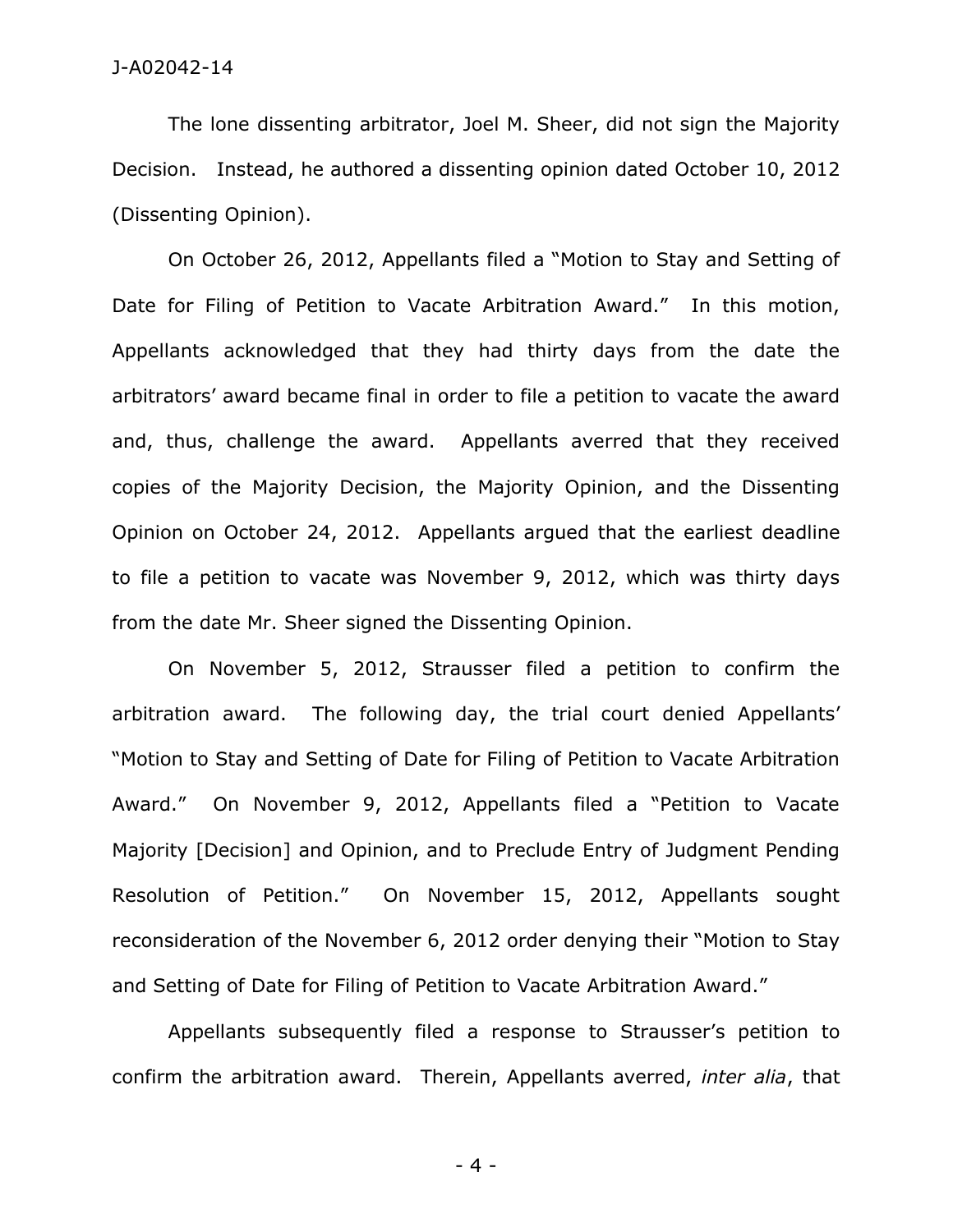the trial court could not confirm the Majority Decision because it does not constitute a final award for purposes of common law arbitration. In this regard, Appellants highlighted that the Majority Decision did not dispose of Strausser's claim for counsel fees and that the Majority Decision noted that the parties had agreed to present evidence regarding damages at a later proceeding.

On November 21, 2012, Strausser filed a motion to strike Appellants' allegedly untimely-filed petition to vacate the arbitration award. On December 3, 2012, Appellants filed a "Motion to Certify the November 6, 2012 Interlocutory Order for Appeal and to Stay Further Proceedings Pending Petition for Permission to Appeal Interlocutory Order." On December 4, 2012, the trial court entered an order granting this motion and amending its November 6, 2012 order to comply with 42 Pa.C.S. § 702(b).<sup>3</sup> In a *per curiam* order dated February 8, 2013, this Court denied Appellants' petition for permission to appeal. In the meantime, on December 13, 2012,

 $3$  Subsection 702(b) provides,

 $\overline{a}$ 

When a court or other government unit, in making an interlocutory order in a matter in which its final order would be within the jurisdiction of an appellate court, shall be of the opinion that such order involves a controlling question of law as to which there is substantial ground for difference of opinion and that an immediate appeal from the order may materially advance the ultimate termination of the matter, it shall so state in such order. The appellate court may thereupon, in its discretion, permit an appeal to be taken from such interlocutory order.

42 Pa.C.S. § 702(b).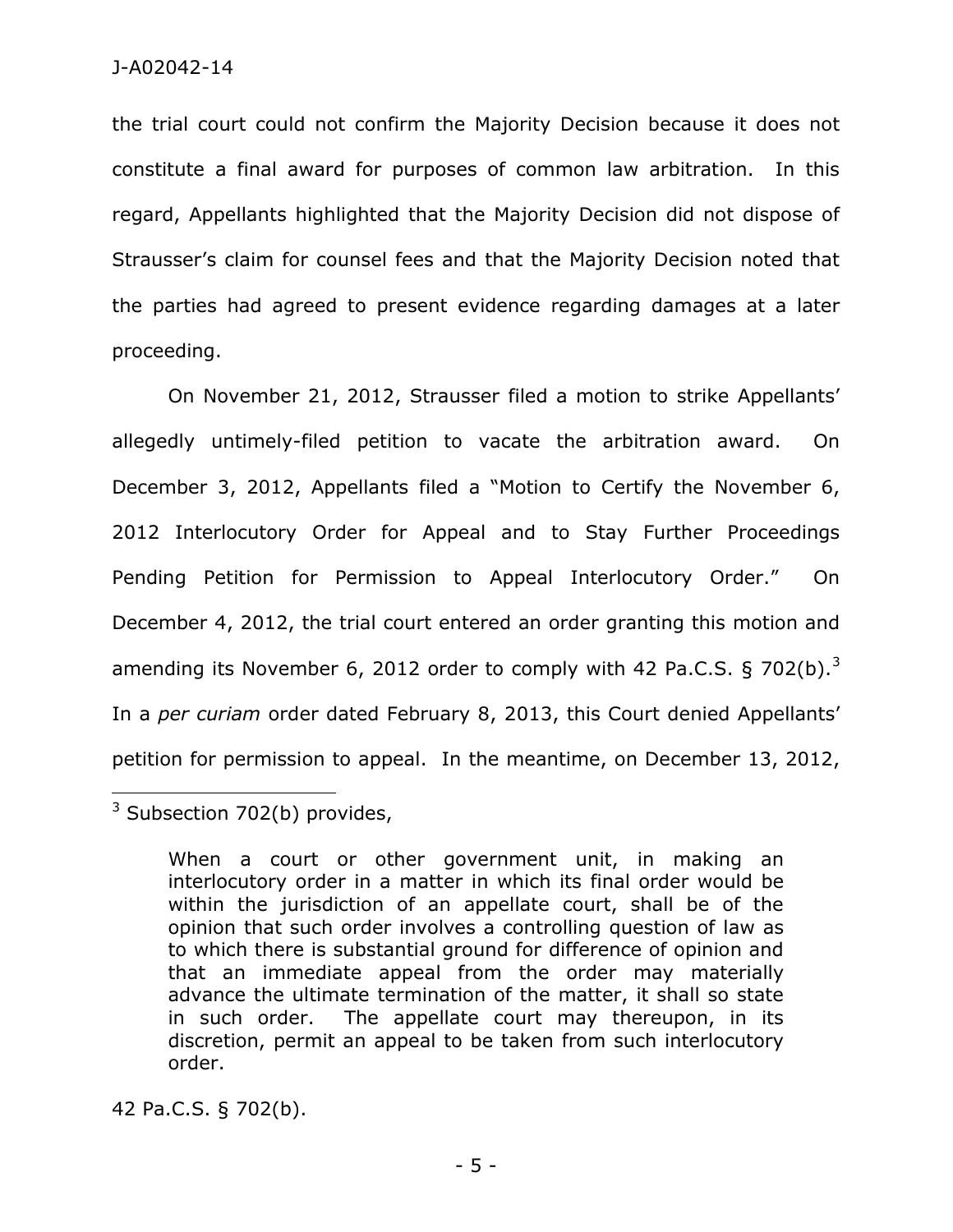the trial court denied Appellants' motion for reconsideration of its November 6, 2012 order.

On April 19, 2013, the trial court entered an order. In that order, the court first granted Strausser's motion of November 21, 2012 to strike Appellants' petition to vacate and, thus, struck the petition. Next, the court granted Strausser's petition to confirm the arbitration award. As to its action in this regard, the court concluded, *inter alia*, that, because Strausser's claim for counsel fees is ancillary "to the issues in the case," Order, 4/19/2013, at 11, the unresolved nature of the claim does not impact the finality of the arbitrators' decision. Lastly, the court directed the prothonotary to enter a judgment in conformity with this order.

On April 22, 2013, Strausser filed a "Praecipe to Enter Judgment in Conformity with the Court's April 19, 2013 Order." That same day, judgment was entered in favor of Strausser in the amount of \$15,699,721.00. Appellants timely filed a notice of appeal. The trial court directed Appellants to comply with Pa.R.A.P. 1925(b). Appellants timely filed a Pa.R.A.P. 1925(b) statement, and the trial court subsequently issued an opinion.

#### **I.**

Under their first issue, Appellants ask this Court to reverse the trial court's November 9, 2010 order. Appellants' Brief at 27. As we noted above, on May 6, 2010, Strausser filed a "Petition to Compel the

- 6 -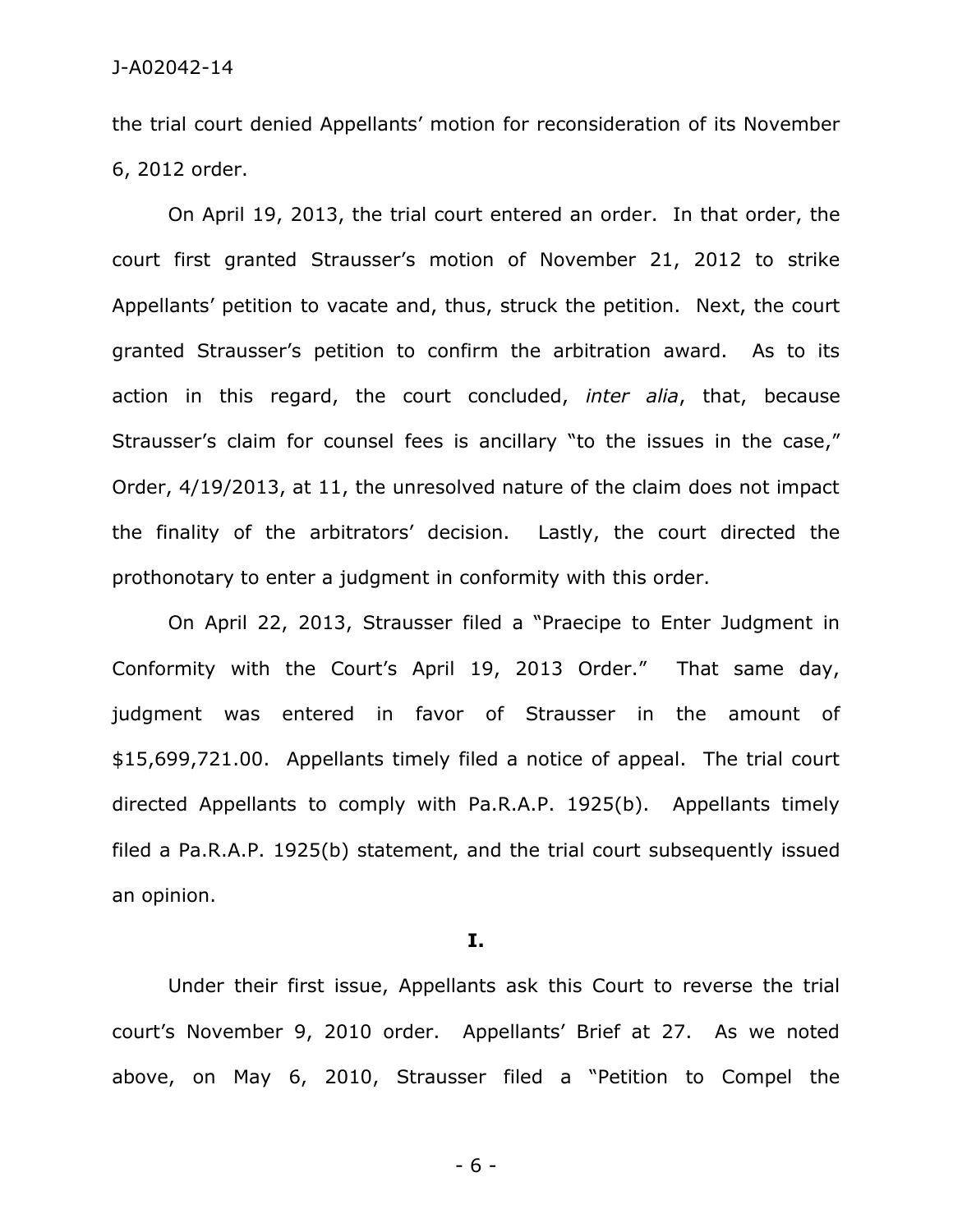J-A02042-14

 $\overline{a}$ 

Appointment of an Arbitrator to Serve as if Appointed by [Appellants]." On May 28, 2010, the trial court ordered Thomas Wallitsch to serve as an arbitrator as if Appellants appointed him. Appellants sought reconsideration of the May 28, 2010 order. On November 9, 2010, the trial court issued the order that Appellants now wish to challenge. That order directed Appellants to name an arbitrator to hear Strausser's breach of contract claims. Stated succinctly, Appellants are attempting to challenge the trial court's decision to compel them to arbitrate Strausser's claims.

The thrust of Appellants argument in support of this issue is that "the [t]rial [c]ourt ... erred by granting [Strausser's] Petition to Compel and permitting [Strausser] to arbitrate claims that should have been raised before the Walters Panel, but that it elected not to present [to the Walters Panel]." *Id.* at 27. Appellants contend that the doctrine of *res judicata* precluded Strausser from litigating its new claims in front of the Redding Panel and that the trial court, therefore, should not have compelled Appellants to arbitrate these claims. To the extent that this issue and these arguments are preserved and properly before this Court,<sup>4</sup> they warrant no relief.

"When presented with a petition to compel arbitration the [trial] court is to determine whether an agreement to arbitrate the controversy exists. If

 $4$  Strausser argues that Appellants waived this issue by raising it for the first time in a petition for reconsideration. Appellants claim that, for various reasons, a petition for reconsideration represented the first opportunity they had to challenge Strausser's petition to compel arbitration.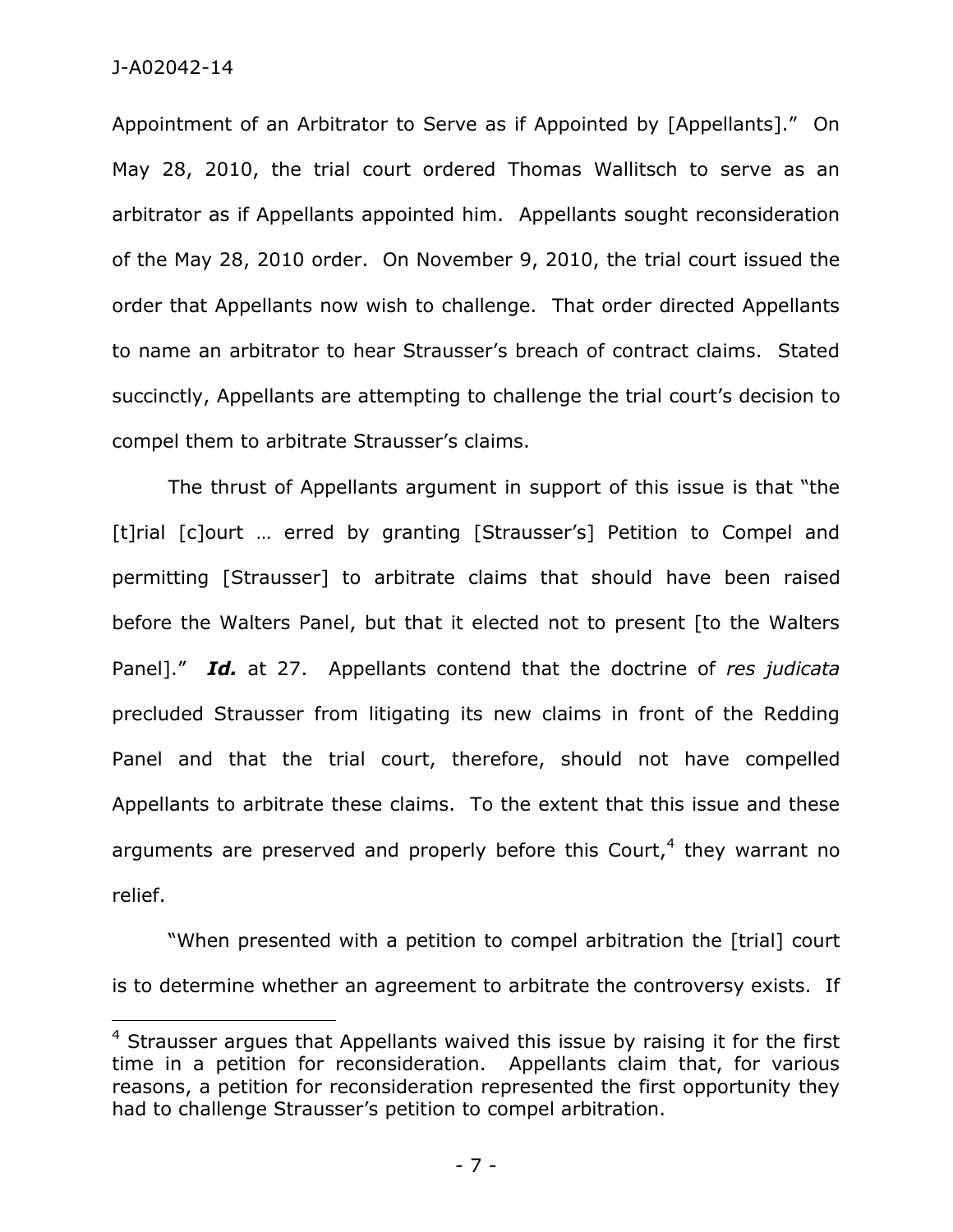a valid arbitration agreement exists between the parties and [the] claim is within the scope of the agreement, the controversy must be submitted to arbitration." *Santiago v. State Farm Ins. Co.*, 683 A.2d 1216, 1217 (Pa. Super. 1996) (citation and quotation marks omitted). In completing these tasks, a trial court may not examine the merits of the claims to be arbitrated. 42 Pa.C.S. § 7304(e); *cf. Andrew v. CUNA Brokerage Services, Inc.*, 976 A.2d 496, 502 (Pa. Super. 2009) ("Once it has been determined that the substantive dispute is arbitrable, all matters necessary to dispose of the claim are normally arbitrable as well. Such ancillary matters include procedural questions which grow out of the substantive dispute and bear on its final disposition. Where the underlying dispute is arbitrable, the applicability of a statute of limitations is also.") (citation omitted). Instead, the arbitrators are the final judges of both law and fact. *See Gwin Engineers, Inc. v. Cricket Club Estates Development Group*, 555 A.2d 1328, 1329 (Pa. Super. 1989) ("In arbitration governed by common-law principles, the arbitrators are the final judges of both law and fact ….").

Appellants' argument regarding the applicability of *res judicata* to Strausser's claims has no impact on whether the parties have a valid agreement to arbitrate or on whether Strausser's claims fall within the scope of that agreement. Consequently, this argument cannot be a basis for finding that the trial court erred by compelling Appellants to arbitrate

- 8 -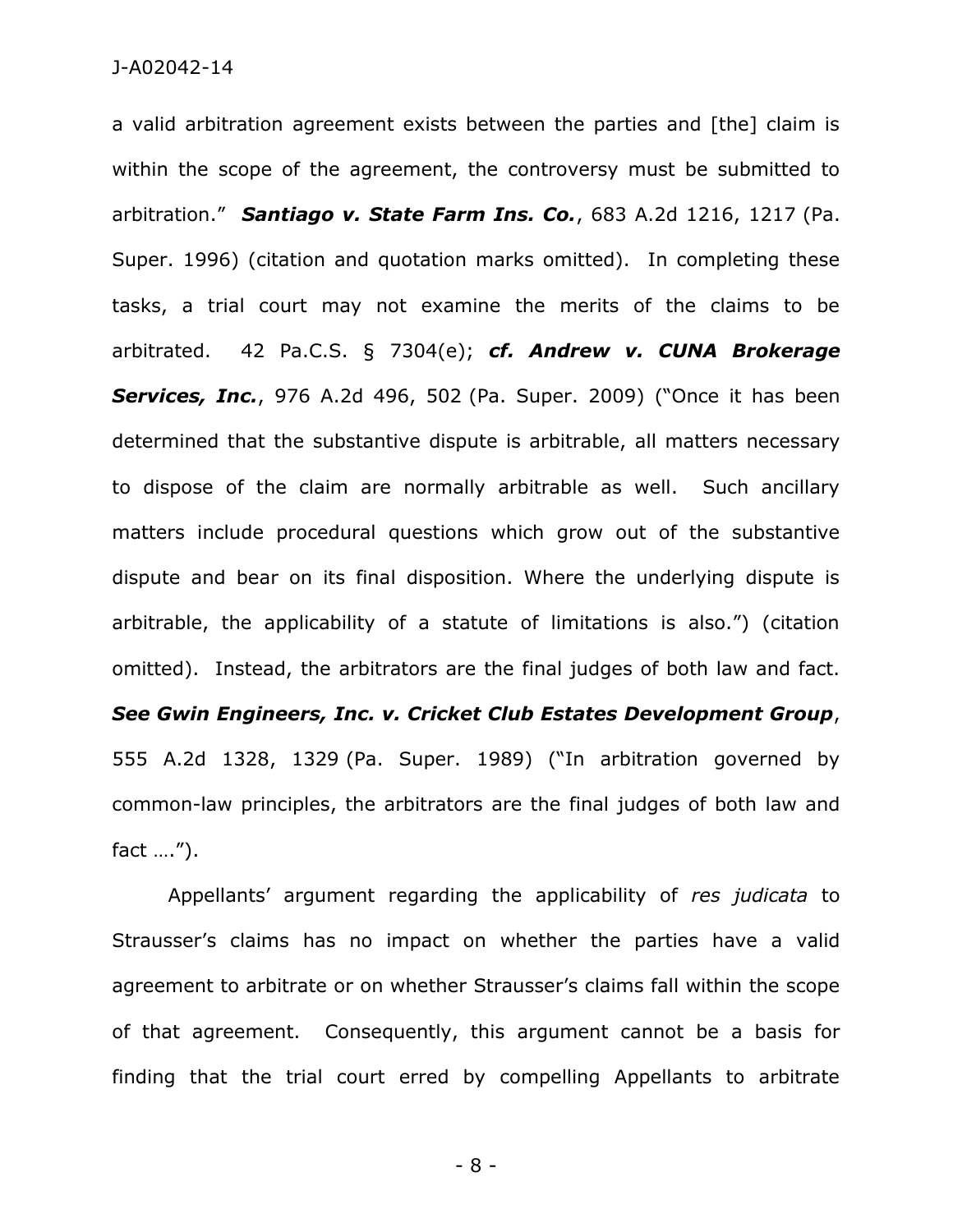Strausser's claims. Instead, Appellants should have offered their *res judicata* argument to the Redding Panel, as their argument clearly presented an issue of law relevant to the success or failure of Strausser's claims. For these reasons, Appellants' first issue fails.

#### **II.**

Under their next issue, Appellants contend that the trial court erred by confirming the arbitration award. In fact, Appellants maintain that, for purposes of common law arbitration, no arbitration award currently exists. Citing to our Supreme Court's decision in *Fastuca v. L.W. Molnar & Associates*, 10 A.3d 1230 (Pa. 2011), Appellants argue that, in order for a common law arbitration panel's decision to be considered an "award," the panel must dispose of all matters submitted to it by the parties. Because the Redding Panel did not dispose of Strausser's claim for counsel fees and contemplated future proceedings on damages, Appellants take the position that the panel's decision does not constitute an "award" and that the trial court, therefore, lacked the authority to confirm the arbitrators' decision.<sup>5</sup>

<sup>5</sup> Strausser states that, in Appellants' "Motion to Stay and Setting of Date for Filing of Petition to Vacate Arbitration Award," Appellants maintained that the Redding Panel's decision was a final award. Strausser argues that Appellants, therefore, are judicially estopped to claim that the Redding Panel's decision is not a final award. Strausser's Brief at 30. We disagree.

In their "Motion to Stay and Setting of Date for Filing of Petition to Vacate Arbitration Award," Appellants sought to stay the proceedings and a ruling from the trial court which would set the date for challenging the Redding Panel's purported award. While Appellants' motion may have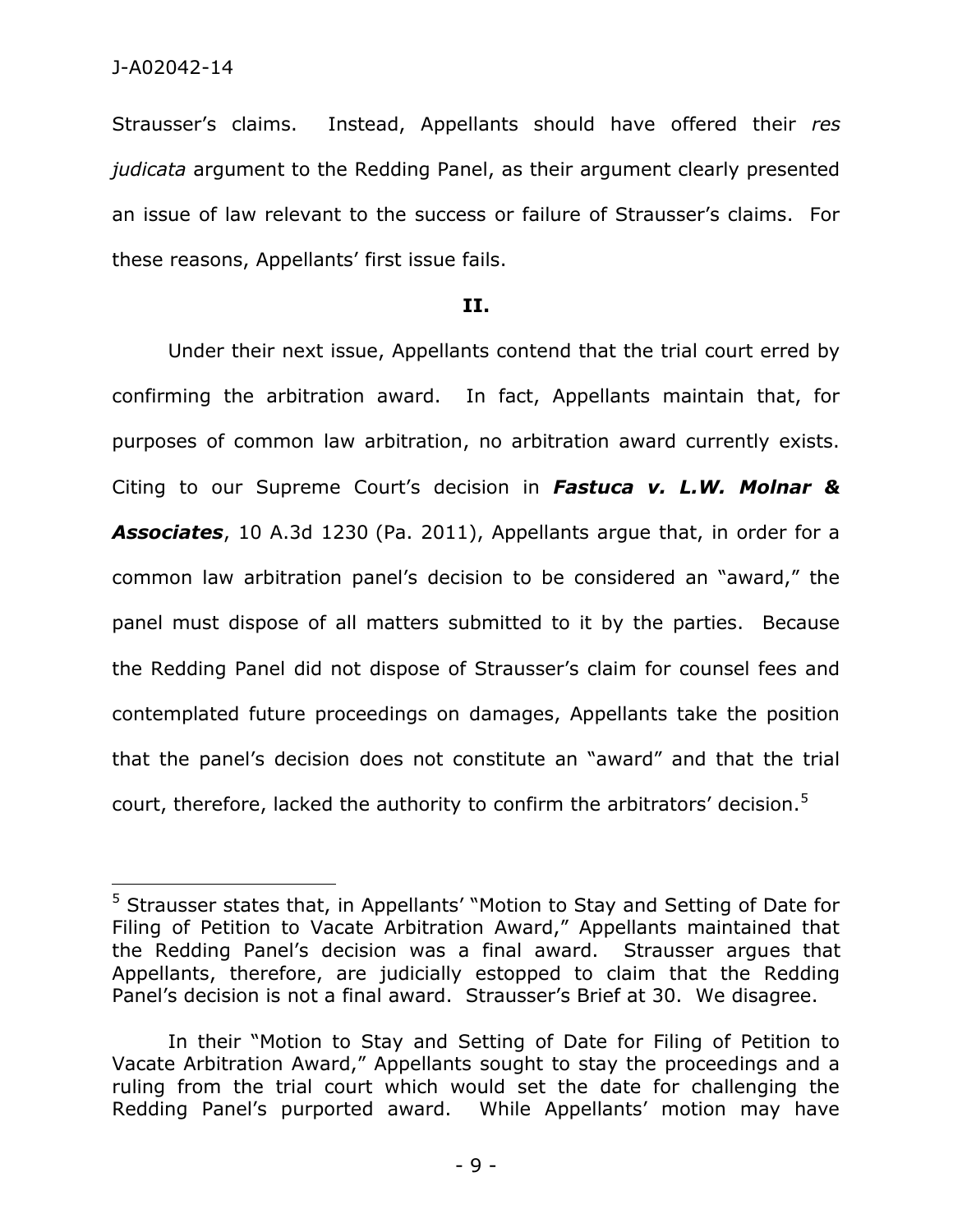## J-A02042-14

The trial court opined and Strausser argues that the arbitrators' decision does constitute an "award." According to the trial court and Strausser, because the counsel fee claim is ancillary to the resolution of Strausser's substantive issues, the pending nature of the claim is not an impediment to finding that the arbitrators' decision is a final award capable of being confirmed. The trial court also stated, "Finally, and perhaps of greatest consequence, the award of counsel fees in the instant case clearly cannot be ascertained until the case is complete, thereby necessitating that the award be confirmed and the proceedings closed prior thereto." Order, 4/19/2013, at 11.

The court further opined,

Similarly, we reject [Appellants'] contention that the footnote contained in the [Majority Decision], referencing the presentation of [Appellants'] profit/lot to determine damages is a barrier to finality. Notably, the [Majority Decision] awards damages in very specific amounts, leaving no room for recalculation. Additionally, more than six (6) months have elapsed since the date of the [Majority Decision] and neither party has presented any evidence that any further proceedings have been held or are anticipated. Thus, in the absence of any conditions on the amounts set forth in the award, coupled with the speculative nature of the [] footnote, the [c]ourt finds that the footnote is not a barrier to the finality of the award. The panel has awarded specific damages, and in the ensuing six (6) months, there has been no effort by either party or by the panel to amend those amounts. Whatever the purpose of footnote 1, therein, the panel did not specifically reserve jurisdiction over the damage awards set forth in the [Majority Decision].

# *Id.* at 12.

 $\overline{a}$ 

implied that they believed a final award had been entered, Appellants were not attempting to litigate or establish any such belief.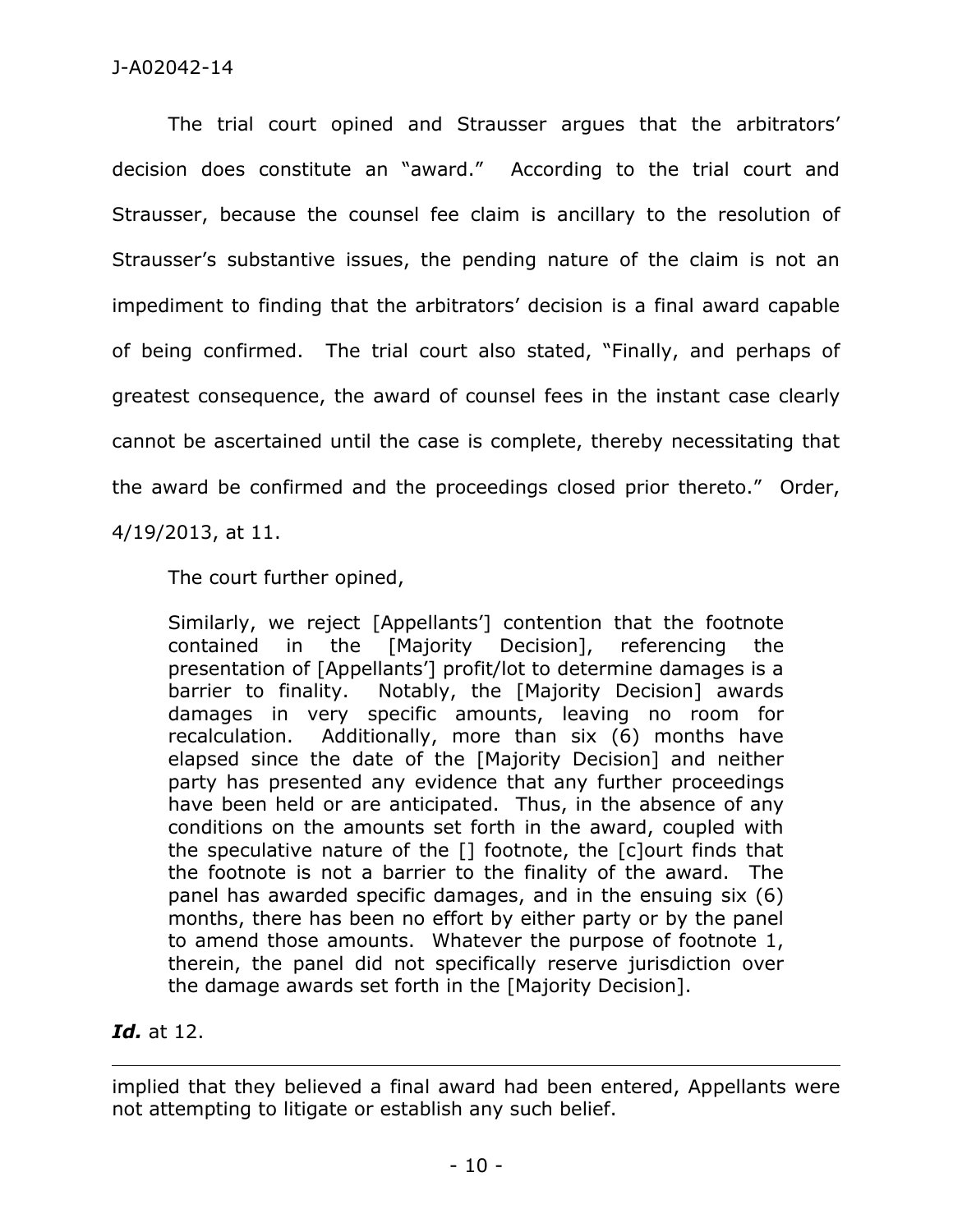Whether the arbitrators' decision constitutes an award for purposes of common law arbitration presents a question of law. "Our standard of review over questions of law is *de novo* and to the extent necessary, the scope of our review is plenary as [the appellate] court may review the entire record in making its decision." *Stamerro v. Stamerro*, 889 A.2d 1251, 1257- 58 (Pa. Super. 2005) (citation and quotation marks omitted). To the extent that we must engage in statutory interpretation in order to resolve this issue, we note the principles that follow.

[A]s in all matters requiring statutory interpretation, we are guided by the provisions of the Statutory Construction Act, 1 Pa.C.S.[] § 1501 *et seq.*

Under the Statutory Construction Act, the object of all statutory construction is to ascertain and effectuate the General Assembly's intention. When the words of a statute are clear and free from all ambiguity, the letter of the statute is not to be disregarded under the pretext of pursuing its spirit.

*U.S. Bank. Nat. Ass'n v. Parker*, 962 A.2d 1210, 1212 (Pa. Super. 2008)

(citations and quotation marks omitted).

Pursuant to 42 Pa.C.S. § 7341(b), "On application of a party made more than 30 days after an award is made by an arbitrator under section 7341 (relating to common law arbitration) the court shall enter an order confirming the award and shall enter a judgment or decree in conformity with the order...." In order to determine whether the trial court in this matter had the authority to enter an order confirming the Redding Panel's decision and to enter judgment in conformity with that order, we must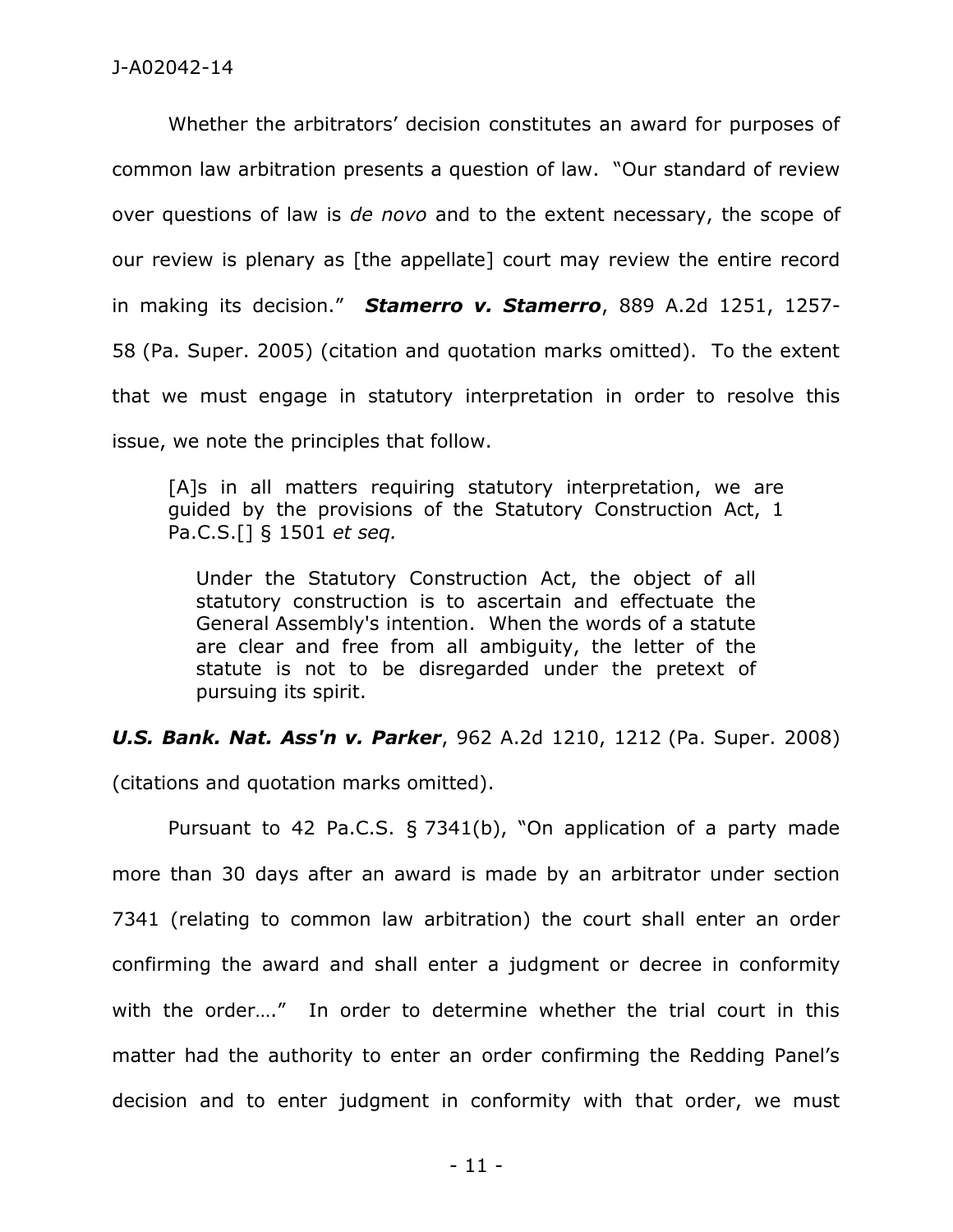consider whether the Redding Panel's decision constitutes an "award" as that word is utilized in the context of common law arbitration.

Our Supreme Court had the opportunity to address the definition of "award" in the common law arbitration context in *Fastuca*, *supra*. Therein, the Court observed, "Neither [42 Pa.C.S. §] 7341, nor any other section of the Uniform Arbitration Act, explicitly defines a common law arbitration award[.]" *Fastuca*, 10 A.3d at 1240. The Court proceeded to examine its previous opinions and secondary sources. The Court then announced its ruling as follows.

Thus, in accord with our prior precedent, and the common and accepted meaning of the term award as it is generally used in the context of arbitration proceedings, we hold that, for an arbitrator's decision to constitute an award within the meaning of Section 7341, it must be a ruling by the arbitrator which **finally resolves all disputed matters submitted to him or her by the parties and must, therefore, include the arbitrator's decision on all outstanding legal issues, and all necessary factual determinations.**

*Id.* at 1241; *see also id.* ("Further, in *Great American Ins. Co. v.* 

*American Arb. Assoc.*, 436 Pa. 370, 260 A.2d 769 (1970)[,] our Court established that the *sine qua non* of an award is its finality in disposing of all the matters submitted by the parties to the arbitrator for his or her decision.").

Here, the Redding Panel concluded that Strausser is entitled to counsel fees in connection with Strausser's successful litigation of its petition to compel and its arbitration claims. The Redding Panel, however, has yet to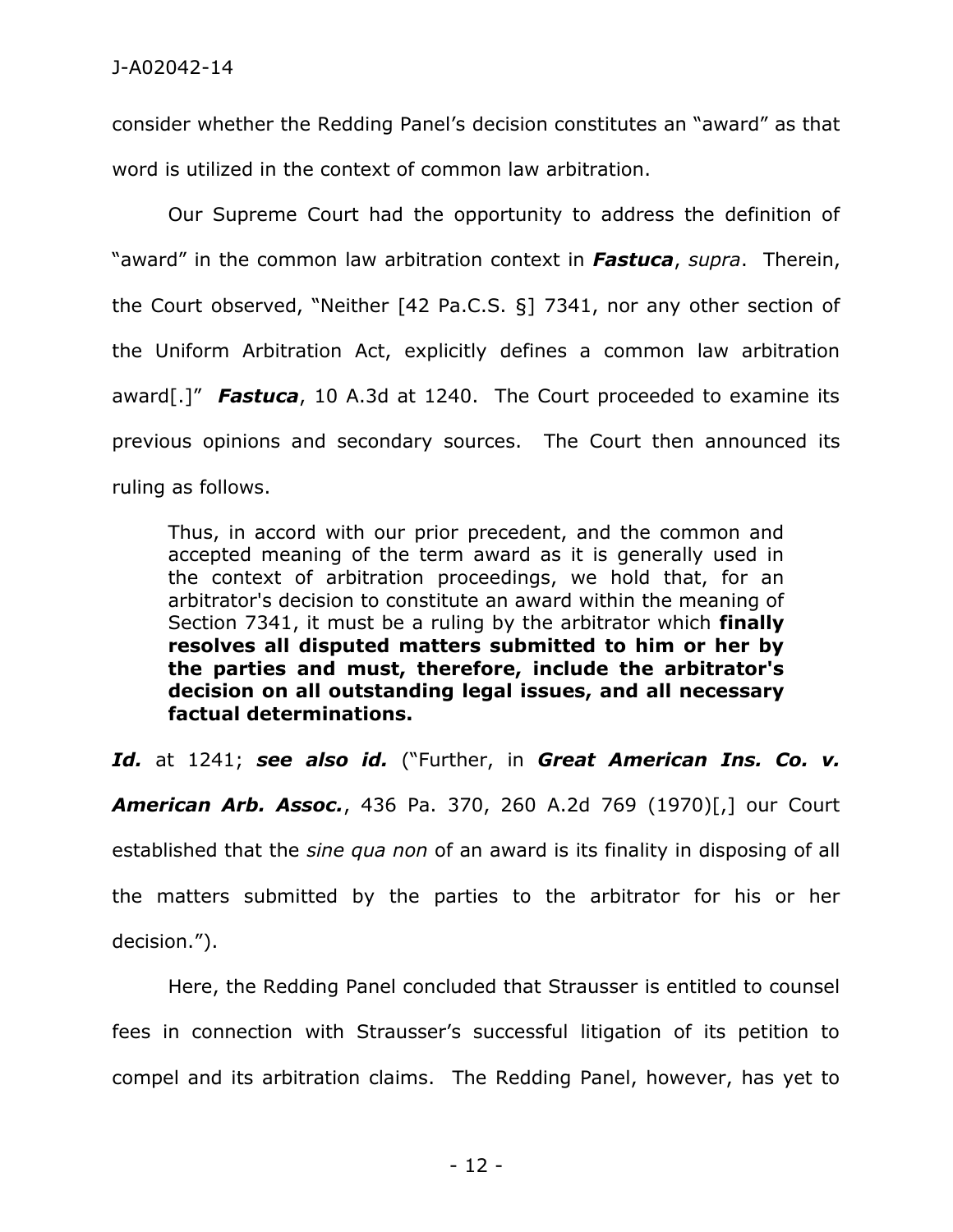determine the amount of fees to which Strausser is entitled and clearly has indicated that an additional hearing is needed in order to reach this determination. In order to set the amount of fees due to Strausser, the Redding Panel certainly will have to make factual determinations and possibly will have to rule on legal issues. Moreover, because the Redding Panel only concluded that Strausser is entitled to counsel fees in connection with Strausser's successful litigation of its petition to compel and its arbitration claims, we reject the trial court's assertion that "the award of counsel fees in the instant case clearly cannot be ascertained until the case is complete, thereby necessitating that the award be confirmed and the proceedings closed prior thereto." Trial Court Order, 4/19/2013, at 11.

Strausser's claim for counsel fees is unresolved. Thus, pursuant to *Fastuca*, the Redding Panel's decision does not constitute a common law arbitration award. Our conclusion in this regard is bolstered by the footnote in the Majority Opinion. It is unclear exactly what the Redding Panel was contemplating when it noted, "In the event that the panel determines that it needs [Appellants'] profit/lot to determine damages, the parties have agreed to present that evidence at a later phase of this proceeding.…" Appellants' Petition to Vacate Majority [Decision] and Opinion, and to Preclude Entry of Judgment Pending Resolution of Petition, 11/9/2012, Exhibit T, at n.1. However, a reasonable interpretation of this footnote indicates that the

- 13 -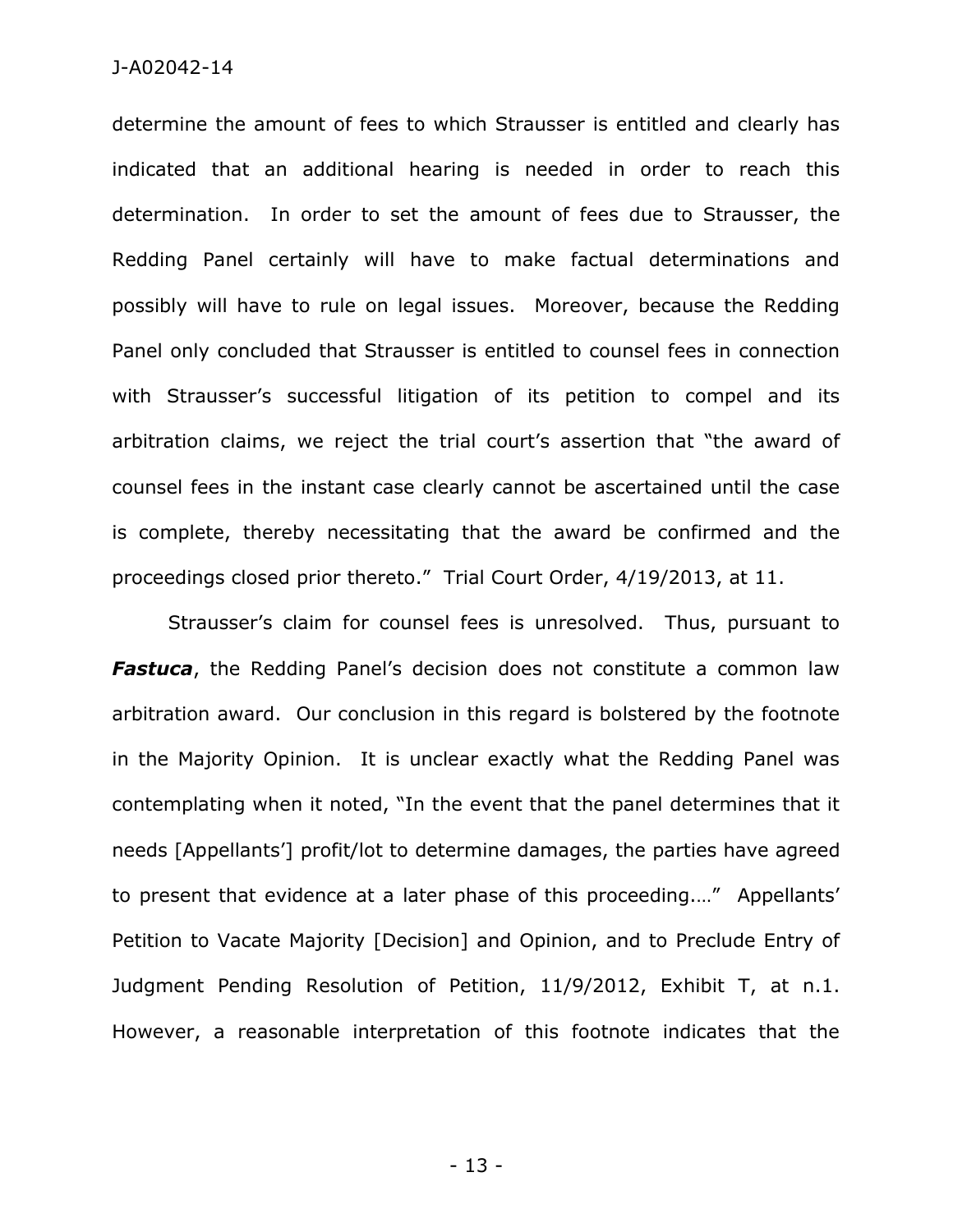Redding Panel must decide whether it needs Appellants' "profit/lot to determine damages" and whether "a later phase" of arbitration is necessary.

We must also address whether, as the trial court and Strausser assert, Strausser's claim for counsel fees is ancillary and, therefore, not an impediment to concluding that the Redding Panel's decision constitutes an award.

The trial court and Strausser cite several Pennsylvania cases in support of the proposition that ancillary claims for counsel fees do not render an otherwise final order interlocutory.<sup>6</sup> However, none of these cases addresses claims for counsel fees that were submitted to common law

Section 1927 of the Statutory Construction Act indicates that "[s]tatutes uniform with those of other states shall be interpreted and construed to effect their general purpose to make uniform the laws of those states which enact them." 1 Pa.C.S. § 1927. However, the Colorado court's interpretation of "award" conflicts with our Supreme Court's interpretation of "award," and we are in no position to alter or create an exception to our Supreme Court's interpretation. *See Peter Daniels Realty, Inc. v. Northern Equity Investors, Group, Inc.*, 829 A.2d 721, 723 (Pa. Super. 2003) ("[W]e are bound by holdings of the Pennsylvania Supreme Court.").

 $6$  Strausser also points out that the Colorado Court of Appeals interpreted "award" as that word is utilized in the context of common law arbitration and, in doing so, concluded as follows: "We are persuaded by the foregoing that an 'award' is subject to confirmation or challenge under the 1975 Act if it entirely disposes of the case on the merits: an outstanding issue of attorney fees and costs under a fee- and cost-shifting provision does not affect the character of the decision on the merits as an 'award.'" *American Numismatic Ass'n v. Cipoletti*, 254 P.3d 1169, 1173 (Colo. App. 2011). According to Strausser, "[b]oth Colorado and Pennsylvania subscribe to the Uniform Arbitration Act in various degrees." Strausser's Brief at 36 n15. Strausser further asserts, "[f]or purposes of whether a petition to confirm an award is premature, the Colorado statute is identical to the Pennsylvania statute." *Id.* Citing to 1 Pa.C.S. § 1927, Strausser implies that this Court should adopt the Colorado Court of Appeal's definition of "award."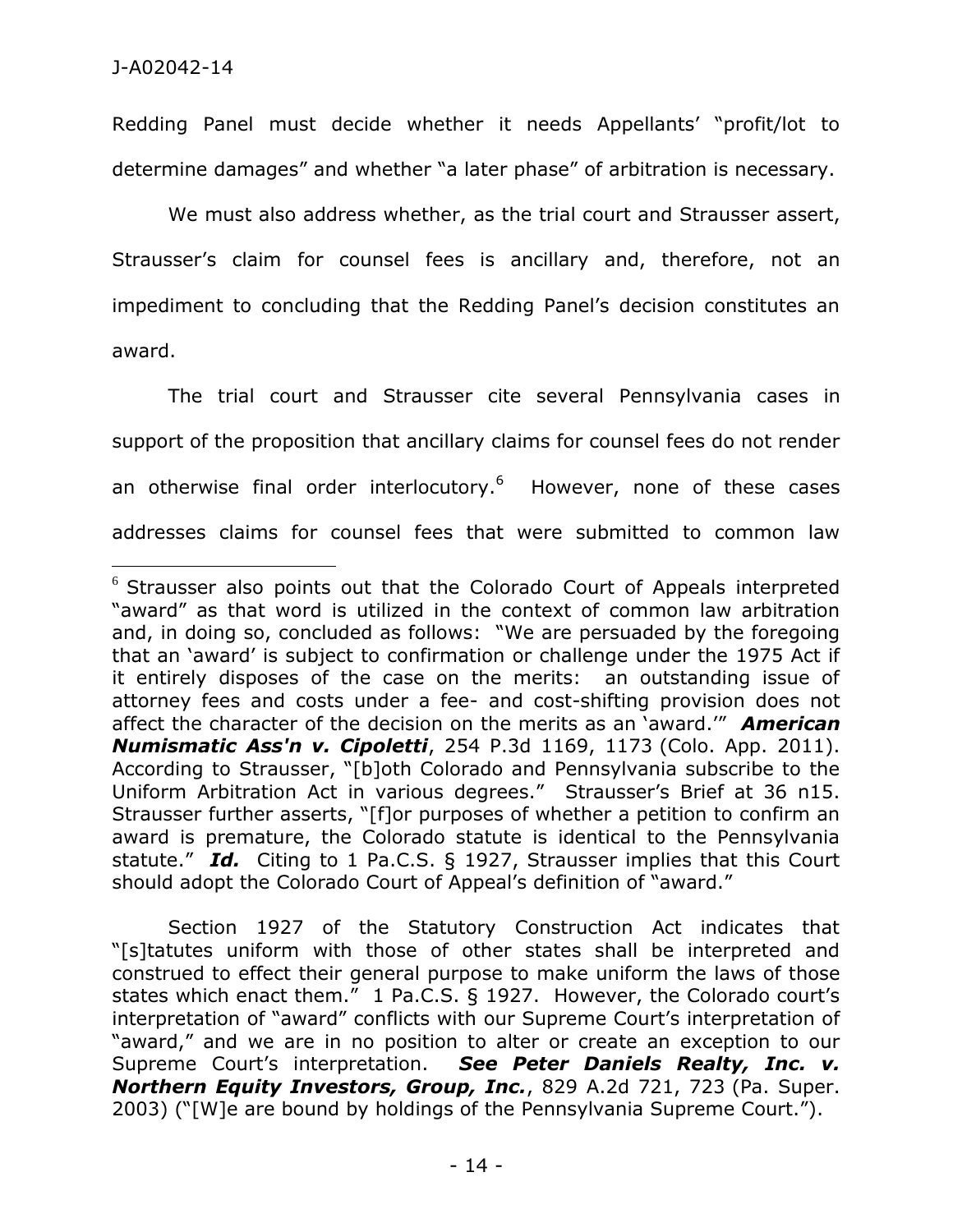arbitration in an arbitration complaint. *See Samuel-Bassett v. Kia Motors America, Inc.*, 34 A.3d 1, 47-49 (Pa. 2011) (discussing the ancillary nature of a motion for attorney's fees that was filed after a jury returned a verdict in a civil trial); *Miller Elec. Co. v. DeWeese*, 907 A.2d 1051, (Pa. 2006) (holding that a motion for attorney's fees filed pursuant to 42 Pa.C.S. § 2503(3) in a garnishment action is a matter that is connected, but ancillary, to the underlying action); and *Olympus Corp. v. Canady*, 962 A.2d 671, 676 (Pa. Super. 2008) (describing the English rule and procedure regarding the award of attorney's fees). Given the Supreme Court's clear definition of a common law arbitration award in *Fastuca*, we are unpersuaded by the cases cited by the trial court and Strausser that a common law arbitration panel's decision constitutes an award despite the existence of an unresolved claim for counsel fees. Judicial economy is illserved by a procedure that would allow an appeal from an arbitration on the merits and then an additional appeal on counsel fees later. *See Calabrese v. Collier Twp. Mun. Auth.*, 248 A.2d 236, 238 (Pa. 1968) (O'Brien, J., Dissenting) ("It is more important to prevent the chaos inherent in bifurcated, trifurcated, and multifurcated appeals than it is to correct each mistake of a trial court the moment it occurs."); *Hession Condemnation Case*, 242 A.2d 432, 437 (Pa. 1968) (O'Brien, J., Dissenting) ("The bifurcated appeal foisted upon the courts can only be termed a judicial Hydra. Would that a Hercules could appear … to slay this monster.").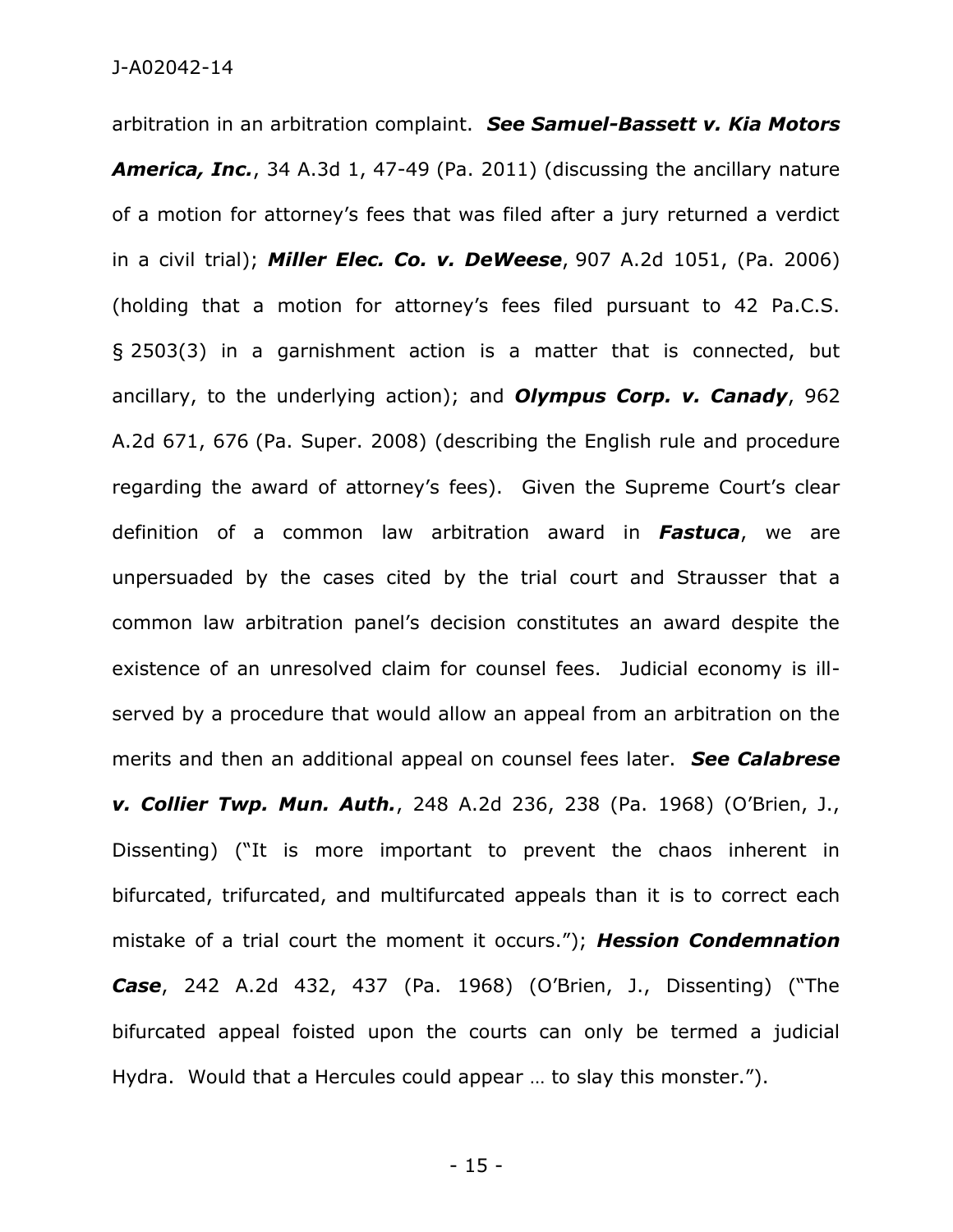We conclude that no common law arbitration award exists in this case. Thus, the trial court lacked the authority to enter an order confirming the Redding Panel's decision and to enter judgment in conformity with that order.

### **III.**

Under their last issue, Appellants argue that if this Court determines that the Redding Panel's decision constitutes an award, then the Court should determine that the trial court erred by striking their petition to vacate the award, thus depriving them of their opportunity to challenge the award. Given our conclusion that no award exists in this case, this issue is moot.<sup>7</sup>

<sup>&</sup>lt;sup>7</sup> Pursuant to 42 Pa.C.S § 7342(b), "[o]n application of a party made more than **30 days after an award is made by an arbitrator** under section 7341 (relating to common law arbitration) the court shall enter an order confirming the award and shall enter a judgment or decree in conformity with the order." (emphasis added). "This Court has consistently interpreted [sub]section 7342(b) to require that any challenge to the arbitration award be made in an appeal to the Court of Common Pleas, by filing a petition to vacate or modify the arbitration award within 30 days of the date of the award. A party must raise alleged errors in the arbitration process in a timely petition to vacate or modify the arbitration award or the claims are forever waived. *U.S. Claims, Inc. v. Dougherty*, 914 A.2d 874, 877 (Pa. Super. 2006) (citations omitted).

Appellants' final question presents an important issue of first impression, namely: When is an award "made" for purposes of triggering the thirty day time period for seeking to vacate or modify a common law arbitration award? The trial court concluded that an arbitration award was "made" in this case on the date the majority of the Redding Panel signed the Majority Decision. Appellants argue, *inter alia*, that "logic dictates that an award could not be 'made' until notice is provided to the parties." Appellants' Brief at 43. We also are in receipt of an *amici curiae* brief from The Pennsylvania Bar Association, The Pennsylvania Association for Justice, The Pennsylvania Defense Institute, and The Philadelphia Association of